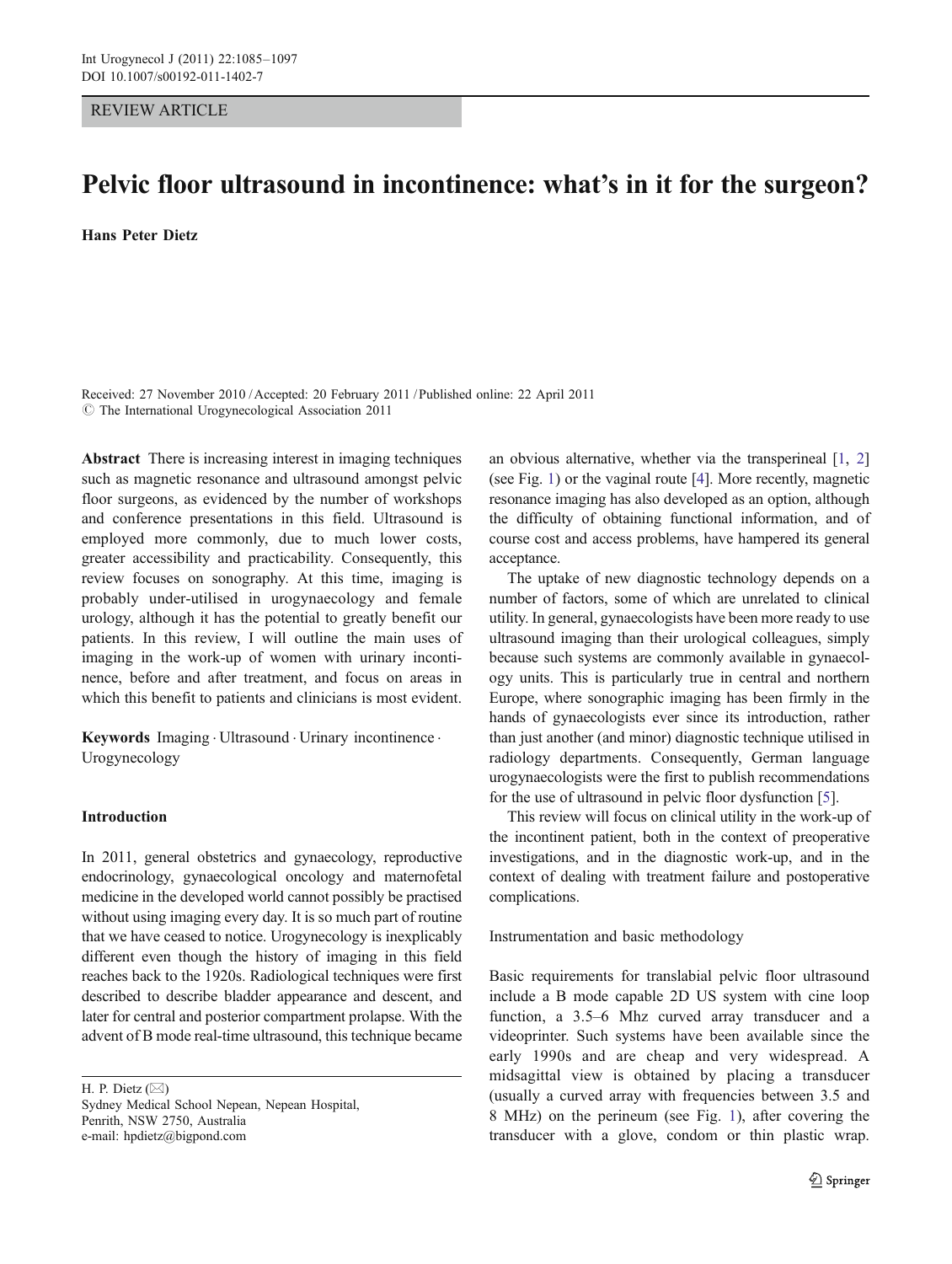<span id="page-1-0"></span>Fig. 1 Transducer placement (*left*) and field of vision (*right*) for translabial/ perineal ultrasound, midsagittal plane. Adapted from: ref. [\[3](#page-10-0)], with permission



Sterilisation as for intracavitary transducers is usually considered unnecessary. We use mechanical cleaning and alcoholic wipes for disinfection.

Powdered gloves can impair imaging quality due to reverberations. It may be necessary to test locally available gloves or probe covers for their effect on image quality. Imaging is usually performed in dorsal lithotomy, with the hips flexed and slightly abducted, or in the standing position. The pelvic tilt can be improved by asking the patient to place heels close to the buttocks and then move hips towards the heels. Bladder filling should be specified; usually prior voiding is preferable. The presence of a full rectum can impair diagnostic accuracy and sometimes necessitates a repeat assessment after bowel emptying. Parting of the labia can improve image quality. The author feels that imaging conditions are usually optimal in pregnancy and poorest in menopausal women with marked atrophy, most likely due to varying hydration of tissues. Vaginal scar tissue can also impair visibility. Obesity rarely seems to be a problem.

The transducer can initially be placed firmly on the perineum and the symphysis pubis without causing discomfort, unless there is marked atrophy or vulvitis. The resulting image includes the symphysis anteriorly, the urethra and bladder neck, the vagina, cervix, rectum and anal canal (see Fig. 1b). Posterior to the anorectal junction a hyperechogenic area indicates the central portion of the levator plate, i.e. the puborectalis muscle. The cul-de-sac may also be seen, filled with a small amount of fluid, echogenic fat or peristalsing small bowel. Parasagittal or transverse views may yield additional information, e.g. enabling assessment of the puborectalis and iliococcygeus muscles and their insertions on the arcus tendineus of the levator ani, and for imaging of implants.

While there has been disagreement regarding image orientation in the midsagittal plane, the author prefers an orientation as on conventional transvaginal ultrasound (cranioventral aspects to the left, dorsocaudal to the right). The latter also seems more convenient when using 3D/4D systems.

## 3D/4D imaging

The introduction of 4D ultrasound has had a major impact on pelvic floor imaging. This is mainly due to the fact that 4D ultrasound gives access to the axial plane to a degree and with an ease that far surpasses what was possible using intracavitary transducers in the past. A single volume obtained at rest with an acquisition angle of 70° or higher will include the entire levator hiatus with symphysis pubis, urethra, paravaginal tissues, the vagina, anorectum and levator ani muscle from the pelvic sidewall to the posterior aspect of the anorectal junction.

Any system that allows satisfactory 3D/4D imaging using an abdominal obstetric probe will be suitable provided the acquisition angle is sufficient to include the entire levator hiatus (i.e. between 70° and 85°). Optimally one should be able to obtain volumes at an acquisition angle of 80–85° and store at least 5 s worth of sequential volumes on the system's hard disc for later evaluation.

#### Display modes

Figure [2](#page-2-0) demonstrates the two basic display modes currently in use on 3D ultrasound systems. The multiplanar or orthogonal display mode shows cross-sectional planes through the volume in question. For pelvic floor imaging, this usually means the midsagittal (top left), the coronal (top right) and the axial plane (bottom left). Imaging planes on 3D ultrasound can be varied in arbitrary fashion to enhance the visibility of any anatomical structure, either at the time of acquisition or offline at a later time. Orthogonal displays, i.e. the simultaneous representation of three planes at right angles to each other- are particularly useful after sling surgery and for urethral pathology.

The three orthogonal images are complemented by a 'rendered image', i.e. a semitransparent representation of all voxels in an arbitrarily definable 'region of interest'. The bottom right-hand image in Fig. [2](#page-2-0) shows a standard rendered image of the levator hiatus, with the rendering direction set from caudally to cranially, which is the most appropriate for imaging the hiatus. The possibilities for post-processing are restricted only by the software used for this purpose.

4D imaging implies the real-time acquisition of volume ultrasound data, which can then be represented in orthog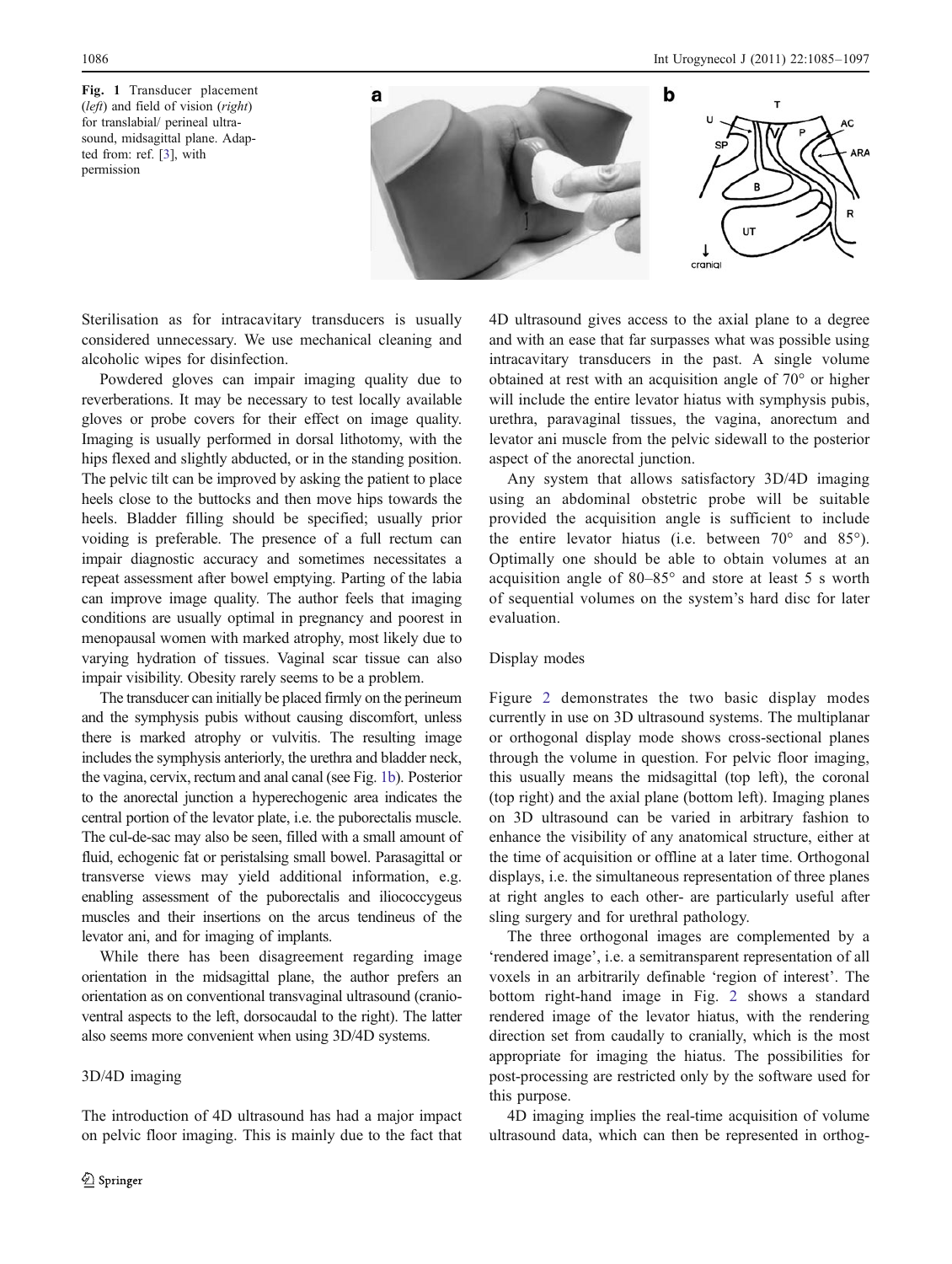<span id="page-2-0"></span>Fig. 2 Standard representation of 3D pelvic floor ultrasound. The usual acquisition/ evaluation screen on Voluson type systems shows the three orthogonal planes: sagittal (a), coronal (b) and axial (c); as well as a rendered volume (d) which is a semitransparent representation of all grayscale data in the rendered volume (i.e. the box visible in  $(a-c)$ ). Adapted from: ref. [[6](#page-10-0)], with permission



onal planes or rendered volumes. Many systems are now capable of storing cine loops of volumes, which is of major importance in pelvic floor imaging as it allows enhanced documentation of functional anatomy. Offline analysis packages allow distance, area and volume measurements in any user-defined plane (oblique or orthogonal) which is much superior to what is possible with DICOM viewer software on a standard set of single plane MRI images.

#### Functional assessment

#### Valsalva

The Valsalva manoeuvre, i.e. a forced expiration against a closed glottis and contracted diaphragm and abdominal wall, is routinely used to reveal increased urethral and bladder neck mobility. This displacement can be quantified using a system of coordinates based on the inferoposterior symphyseal margin (see Fig. [3](#page-3-0)). In the axial plane, the hiatus is distended, and the posterior aspect of the levator plate is displaced caudally, resulting in a varying degree of perineal descent. One ought to take care to let the transducer move with the tissues, avoiding undue pressure on the perineum.

In young nulliparous women, a Valsalva is frequently confounded by levator activation [[7\]](#page-10-0) as any obstetrician is able to observe on a daily basis. Levator co-activation during Valsalva is highly inconvenient- not just in Labour Ward during the expulsive phase of a woman's first vaginal delivery, but also when we assess women for pelvic floor dysfunction. Levator co-activation is visible as a reduction in the anteroposterior diameter of the levator hiatus on Valsalva (see Fig. [4](#page-4-0)). It has to be avoided in order to obtain an accurate assessment of pelvic organ descent. Any imaging assessment of organ descent requires real-time observation of the effect of a Valsalva manoeuvre in order to correct suboptimal efforts, especially if leakage from bladder or bowel is likely. At times, levator co-activation can prevent adequate assessment in the supine position, in particular in women with a strong, intact levator shelf. Sometimes it is necessary to repeat imaging in the standing position which seems to increase the likelihood of an adequate bearing- down effort. Other confounders are bladder filling [\[8](#page-10-0)], duration of Valsalva maneuver (which should be continued for at least 5 s) [\[9](#page-10-0)] and abdominal pressure. The latter is the one most commonly mentioned, but it seems that the vast majority of patients are able to generate pressures that are sufficient for a reproducible assessment (own unpublished data).

#### Pelvic floor muscle contraction

Since pelvic floor muscle exercises are generally recognised as first- line treatment in urinary (and faecal) incontinence [\[10](#page-10-0)], it is sensible to determine levator muscle function in women presenting with such symptoms. Ultrasound is a highly useful tool in the assessment of the pelvic floor musculature, both in purely anatomical terms (see below) and for function. A levator contraction will reduce the size of the levator hiatus in the sagittal plane and elevate the anorectum, changing the angle between levator plate and symphysis pubis. As an indirect effect, other pelvic organs such as uterus, bladder and urethra are displaced cranially (see Fig. [5\)](#page-5-0), and there is compression of urethra, vagina and anorectal junction, explaining the importance of the levator ani for urinary and faecal continence as well as for sexual function.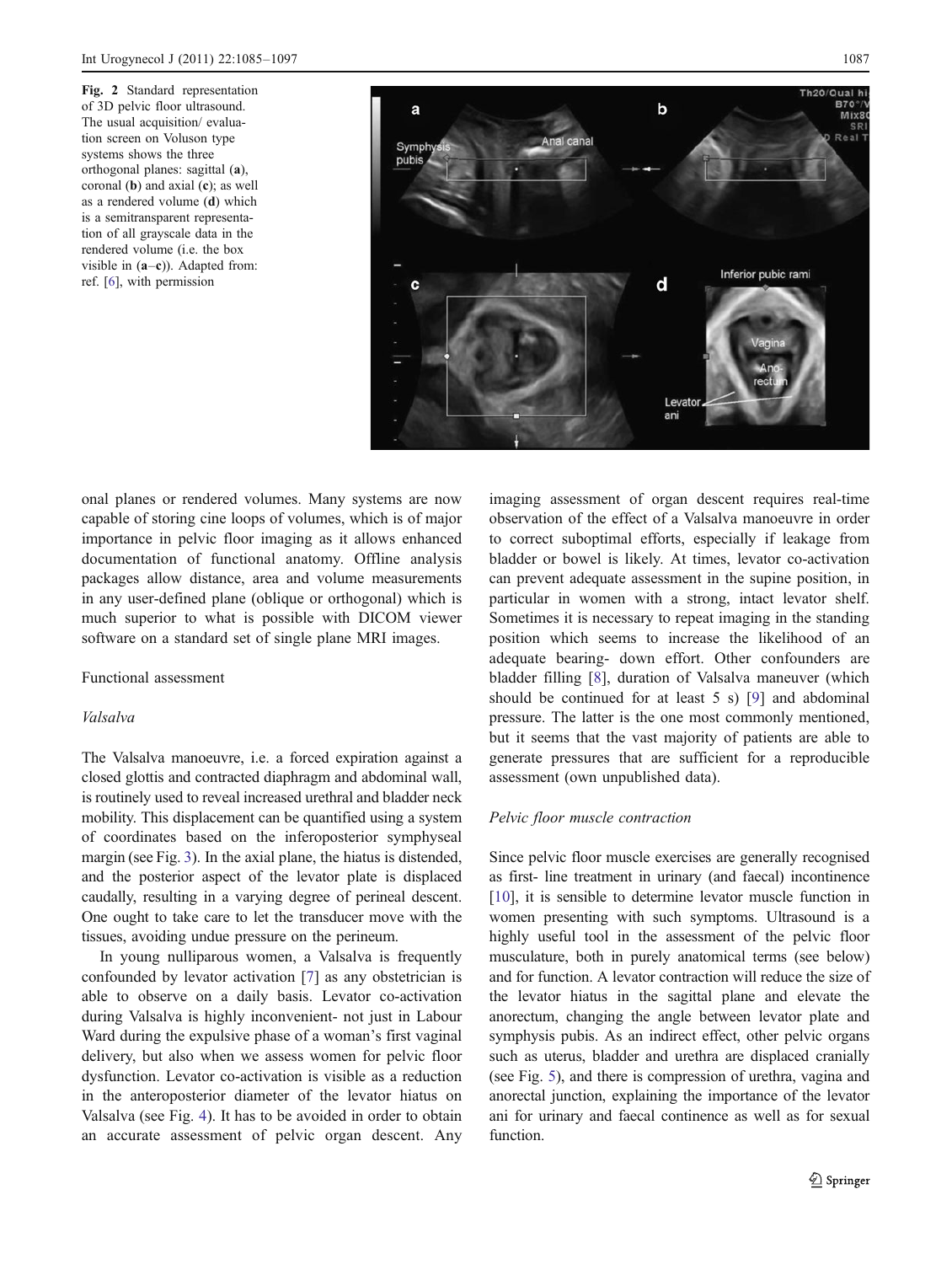<span id="page-3-0"></span>Fig. 3 Determination of bladder neck descent and retrovesical angle: ultrasound images show the midsagittal plane at rest (a, c) and on Valsalva (b, d). S symphysis pubis, U urethra, B bladder, Ut uterus, V vagina, A anal canal, R rectal ampulla, L levator ani. The lower images demonstrate the measurement of distances between inferior symphyseal margin and bladder neck (vertical, x and horizontal, y). and the retrovesical angle at rest (rva-r) and on Valsalva  $(rva-s)$ 



In its most basic form, transabdominal B mode imaging can demonstrate elevation of the bladder base on pelvic floor muscle contraction, but quantification is difficult and repeatability is lower than for translabial ultrasound [\[11](#page-10-0)]. The latter has been employed for the quantification of pelvic floor muscle function, both in women with stress incontinence and continent controls [\[12\]](#page-10-0) as well as before and after childbirth [\[13,](#page-10-0) [14\]](#page-10-0) A cranioventral shift of pelvic organs imaged in a sagittal midline orientation is taken as evidence of a levator contraction. This shift in organ position can also be used for visual biofeedback teaching [\[15\]](#page-10-0), which can be remarkably effective. The resulting displacement of the internal urethral meatus is measured relative to the inferoposterior symphyseal margin (see Fig. [5](#page-5-0)). Care has to be taken to avoid concomitant activation of the abdominal muscles, especially the rectus abdominis or the diaphragm, as this would tend to cause caudal displacement of the bladder neck.

Another means of quantifying levator activity is to measure reduction of the levator hiatus in the midsagittal plane [[16](#page-10-0)], or to determine the changing angle of the hiatal plane relative to the symphyseal axis (see Fig. [5\)](#page-5-0). As mentioned, the method can be utilised for pelvic floor muscle exercise teaching by providing visual biofeedback [\[15\]](#page-10-0) and has helped validate the concept of 'the knack', i.e. of a reflex levator contraction immediately prior to increases in intra-abdominal pressure such as those resulting from coughing [\[17\]](#page-10-0). Correlations between cranioventral shift of the bladder neck on the one hand and palpation/ perineometry on the other hand have been shown to be good [\[18\]](#page-10-0).

Translabial ultrasound in the investigation of urinary incontinence

Since the late 1980s, there have been a number of reports demonstrating the equivalence or superiority of translabial ultrasound over fluoroscopic imaging or cysto-urethrography, and those comparisons utilised imaging with a full bladder [\[19](#page-10-0)–[21\]](#page-10-0). If the purpose of the assessment is the actual documentation of stress urinary incontinence then it should be undertaken with a full bladder, as with X-ray imaging. However, since urodynamic stress incontinence by definition requires urodynamic testing, this is not usually necessary. In order to maximise pelvic organ mobility, bladder emptying is required [[8\]](#page-10-0). After this, one can obtain a residual urine measurement at the time of an assessment for urethral and bladder neck, using the formula  $(X^*Y^*5.6)$  residual urine in ml, with X and Y the largest bladder diameters measured at right angles to each other, in the midsagittal plane [[22\]](#page-10-0).

Provided that residual urine volume is below 50 ml, detrusor wall thickness can be measured, either by vaginal or translabial ultrasound. While detrusor wall thickness (DWT) has probably been overrated as a diagnostic tool in the context of detrusor overactivity [[23,](#page-11-0) [24](#page-11-0)], increased DWT is very likely associated with symptoms of the overactive bladder [\[24,](#page-11-0) [25](#page-11-0)], and may be a predictor of postoperative de novo urge incontinence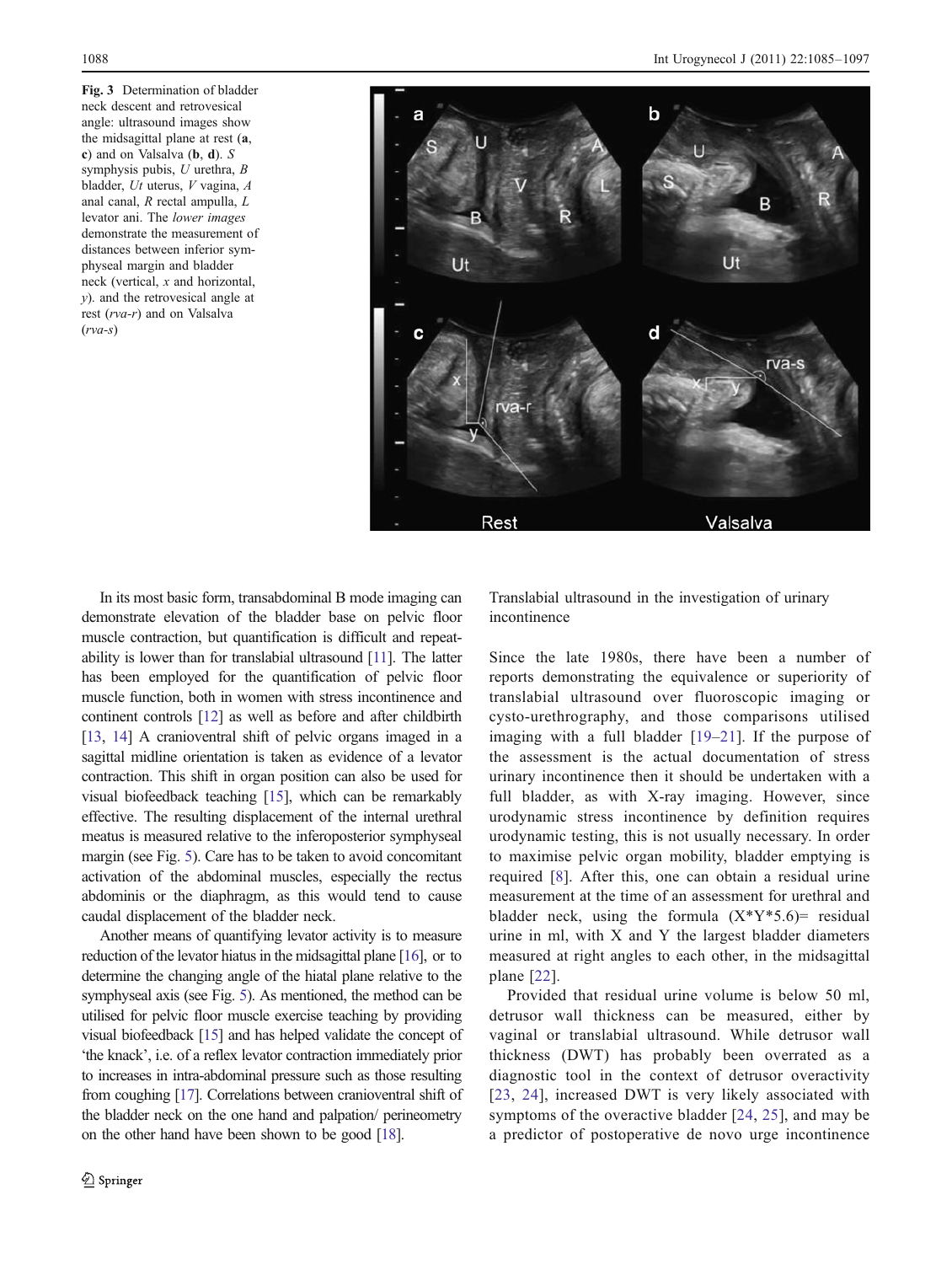<span id="page-4-0"></span>

Fig. 4 Levator co-activation as a confounder of a valsalva effort. The top row of images shows the midsagittal, the bottom row the axial plane. a, d demonstrate findings at rest, b, e a suboptimal Valsalva confounded by PFM activation, and c, f a full, appropriate Valsalva. It

is evident that, while there is some bladder neck descent on Valsalva in (b), the levator hiatus in e is in fact smaller than in (d), indicating a confounding PFM contraction. Adapted from: ref. [\[6](#page-10-0)], with permission

and/or detrusor overactivity after anti-incontinence procedures [[26](#page-11-0)].

#### Bladder neck mobility

Bladder neck position and mobility can be assessed with a high degree of reliability [[27\]](#page-11-0). Points of reference are the central axis of the symphysis pubis [[20\]](#page-10-0) or its inferoposterior margin [\[21\]](#page-10-0), see Fig. [3](#page-3-0)). The full bladder is less mobile [\[8\]](#page-10-0) and may prevent complete development of pelvic organ prolapse. It is essential to not exert undue pressure on the perineum so as to allow full development of pelvic organ descent. Measurements of bladder neck position are performed at rest and on maximal Valsalva, and the difference yields a numerical value for bladder neck descent (BND). On Valsalva, the proximal urethra may be seen to rotate in a postero-inferior direction. The extent of rotation can be measured by comparing the angle of inclination between the proximal urethra and any other fixed axis. Some investigators measure the retrovesical angle (RVA or posterior urethrovesical angle PUV) between proximal urethra and trigone (see Fig. [3](#page-3-0)), others determine the angle between the central axis of the symphysis pubis and a line from the inferior symphyseal margin to the bladder neck [\[28\]](#page-11-0). The reproducibility of bladder neck descent seems good, with

intraclass correlations were between 0.75 and 0.98, indicating 'excellent' agreement [\[29\]](#page-11-0).

There is no definition of 'normal' for bladder neck descent although the author would propose a cut-off of 30 mm which is still below the 95th percentile of findings in young nulligravid continent women [\[29](#page-11-0)]. Bladder filling, patient position and catheterization all have been shown to influence measurements (see [\[30](#page-11-0)] for an overview) and it can occasionally be quite difficult to obtain an effective Valsalva manoeuvre, especially in nulliparous women who routinely co-activate the levator muscle [\[7](#page-10-0)]—see Fig. 4. Slight variations in methodology seem to result in substantial differences in reported reference measurements in nulliparous women [\[31](#page-11-0), [32\]](#page-11-0). The author has obtained measurements of 1.2–40.2 mm (mean, 17.3 mm) in a group of 106 stress-continent nulligravid young women of 18– 23 years of age [\[29](#page-11-0)].

The etiology of increased bladder neck descent is likely to be multifactorial. The wide range of values obtained in young nulliparous women suggests a congenital component. Vaginal childbirth is probably the most significant environmental factor [\[33](#page-11-0), [34](#page-11-0)], with a long second stage of labour and vaginal operative delivery associated with increased postpartum descent. This association between increased bladder descent and vaginal parity is also evident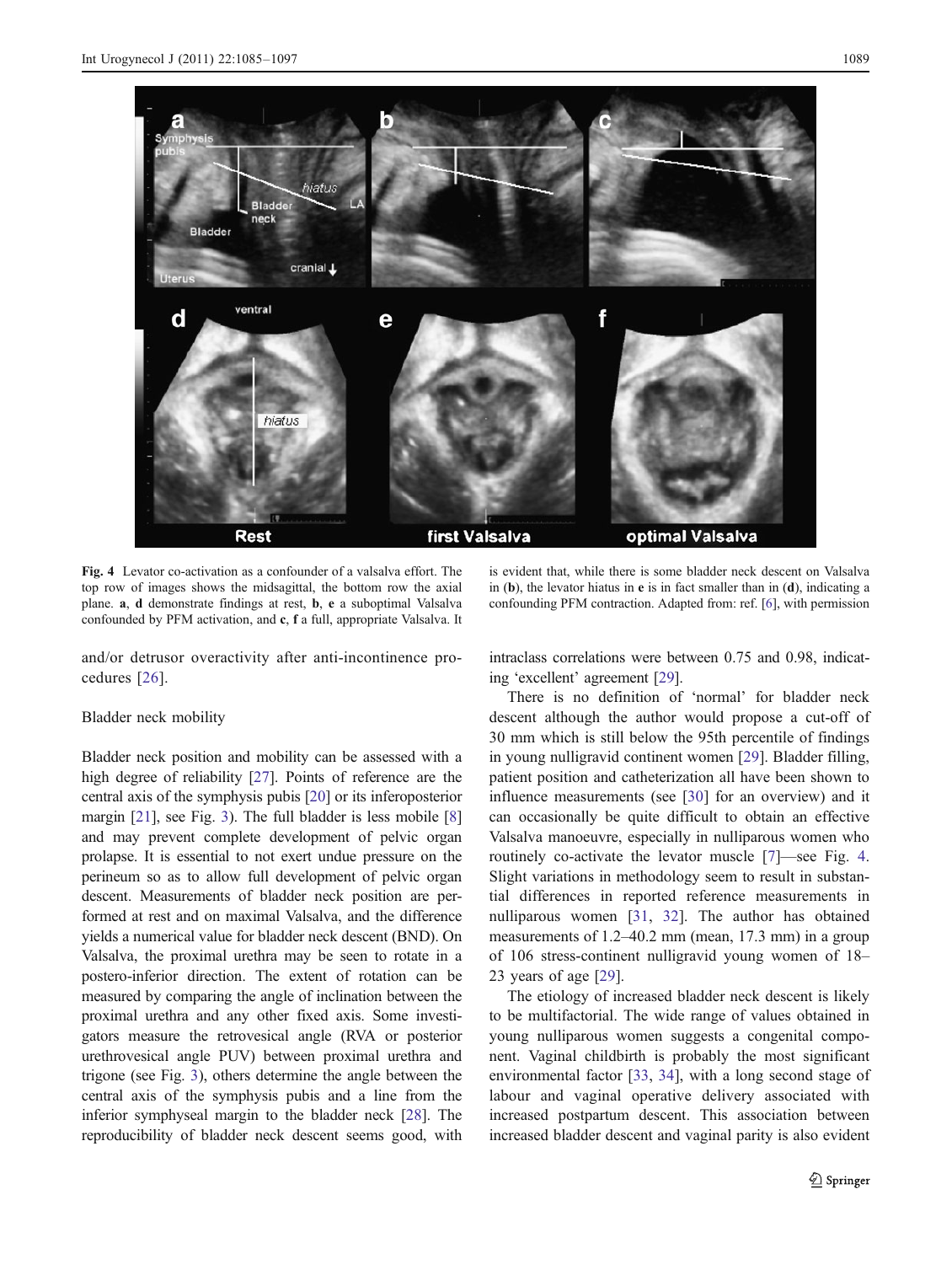<span id="page-5-0"></span>Fig. 5 Three methods of determining the effect of a pelvic floor muscle contraction (PFMC) in the midsagittal plane, using 2D translabial ultrasound. The left-hand images in each pair (a, c, e) represent the resting state; the right-hand images show findings on PFMC. The top pair illustrates measurement of the levator plate angle (angle between symphyseal axis and levator hiatus in the midsagittal plane), the middle pair shows reduction of the anteroposterior diameter of the levator hiatus  $(LH(ap))$ , and the bottom pair illustrates bladder neck displacement on PFMC, analogous to the way bladder neck descent is measured on Valsalva



in older women with symptoms of pelvic floor dysfunction [\[35](#page-11-0)]. Bladder neck descent has long been held to be associated with stress incontinence, both before and after childbirth [[36,](#page-11-0) [37](#page-11-0)], and in later life [[38\]](#page-11-0), and this is very likely true, even if multiple other factors confound this relationship.

Most recently, it has been shown that it is mid-urethral mobility, not mobility of the bladder neck, which is most important for continence [[39\]](#page-11-0), and this is consistent with the commonly held belief that the mid-urethra is the locus of the most substantial urethral fixation and, hence, pressure transmission. Ultrasound can determine not just bladder neck mobility, but also segmental urethral mobility, since modern systems have sufficient resolution to demonstrate the entire urethra and its mobility relative to the symphysis pubis [\[40](#page-11-0)]. Using this methodology, it has been shown that both stress urinary incontinence and urodynamic stress incontinence are most strongly associated with

mid-urethral mobility [[39\]](#page-11-0), and that the effect of modern suburethral slings is largely limited to this location [[41\]](#page-11-0). Rather surprisingly, it seems that traumatic alteration of urethral supports in childbirth is unlikely [\[42](#page-11-0)] and that urethral mobility is not significantly affected by pelvic floor muscle trauma [\[43](#page-11-0)].

It is likely that some degree of bladder neck mobility is a prerequisite for successful dynamic compression of the urethra by suburethral slings, which clearly is the mechanism by which such slings work [[44\]](#page-11-0). It appears reasonable to assume that low mobility of the urethra should reduce the likelihood of cure and increase the likelihood of postoperative voiding dysfunction. In the author's opinion it seems that modern sling procedures work best if there is a mild degree of hypermobility (that is, between 2.5 and 4 cm of BND). However, to date there is no proof for this concept, and suburethral slings can be curative even in patients with minimal mobility. There clearly are several other predictors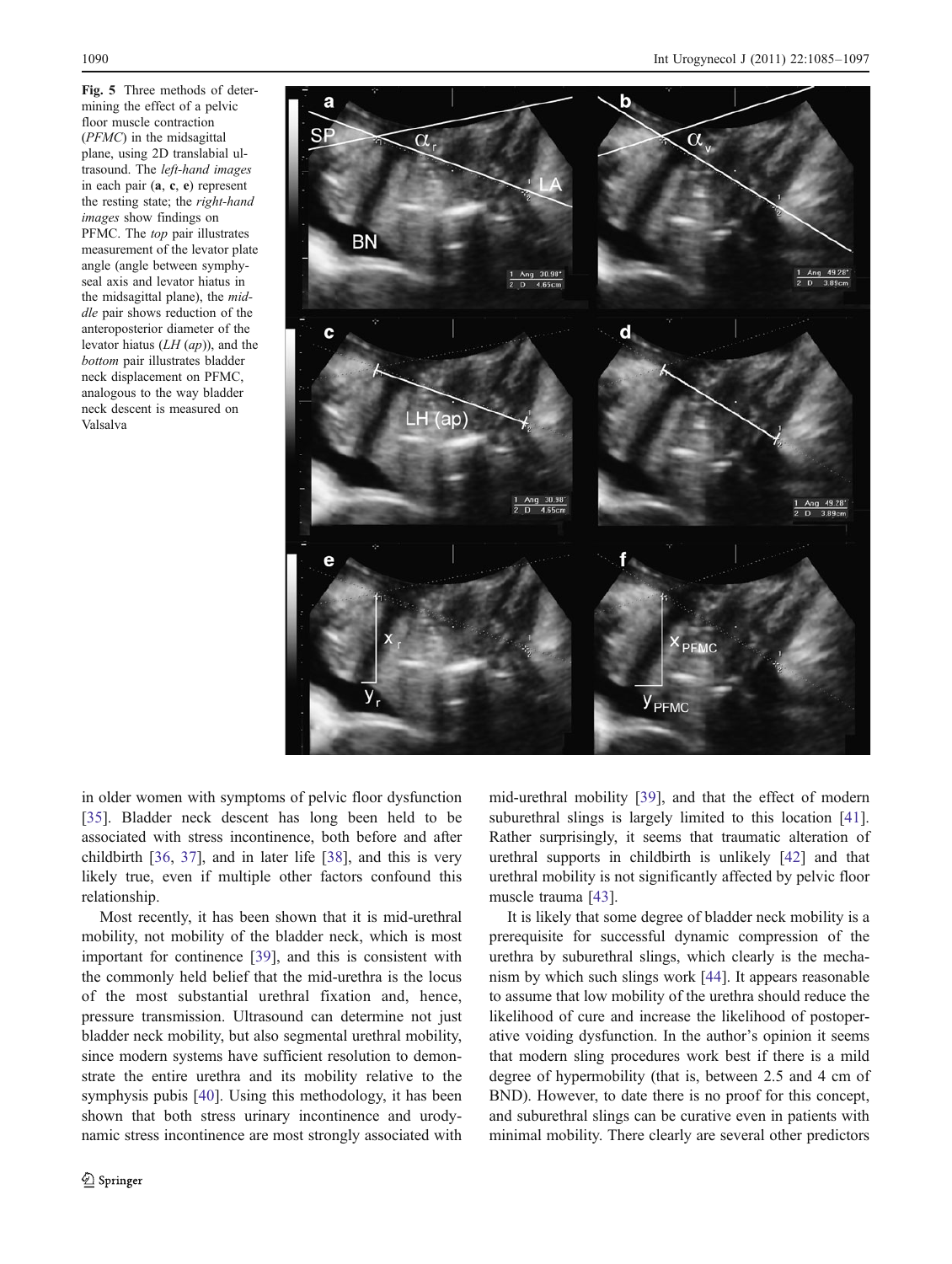of outcome, the most obvious one being urethral quality [\[45](#page-11-0), [46\]](#page-11-0).

#### Funnelling and stress incontinence

In patients with stress incontinence, but sometimes also in asymptomatic women, funnelling of the internal urethral meatus may be observed on Valsalva and occasionally even at rest [\[47](#page-11-0)]. Funnelling is often (but not necessarily) associated with leakage, and an open retrovesical angle. In the experience of the author, the commonest findings in women with stress urinary incontinence are 2–5 to 4 cm of bladder neck descent, an open retrovesical angle and funnelling (see Fig. [3](#page-3-0)). Other indirect signs of urine leakage on B mode real-time imaging are weak grayscale echoes ('streaming') and the appearance of two linear ('specular') echoes defining the lumen of a fluid- filled urethra. Its anatomical basis is unclear [\[48](#page-11-0)]. Marked funnelling has been shown to be associated with poor urethral closure pressures [\[49](#page-11-0), [50](#page-11-0)]. Urine leakage may be demonstrated on imaging with the help of colour Doppler [\[51](#page-11-0), [52](#page-11-0)], see Fig. 6, (velocity or power Doppler, or a combination of both) and may help determine leak point pressure [[53\]](#page-11-0). To improve the detection of funnelling, some investigators have tried to use contrast medium [\[54](#page-11-0)], but this technique has not been developed further.

There is another aspect to urethral and anterior vaginal wall mobility in patients with incontinence that has been insufficiently investigated to date, and that is the relationship between urethra and trigone. Clinical examination is limited to grading anterior compartment prolapse, which we call 'cystocele'. In fact, imaging can identify two distinct types of cystocele that can, with care, be distinguished clinically [[55\]](#page-11-0) and that have very different functional implications [[56\]](#page-11-0). A cystocele with intact retrovesical angle (first described on X-ray cysto-urethrography as Green



Fig. 6 Stress urinary incontinence demonstrated during Valsalva maneouver, using colour Doppler ultrasound. SP symphysis pubis, B bladder. The short arrow indicates the open bladder neck, and the long arrow indicates the Doppler signal caused by urine flow through the urethra

Type III in the 1960s [[57\]](#page-11-0)) is generally associated with voiding dysfunction, a low likelihood of stress incontinence, and major trauma to the levator ani, while a cystourethrocele (Green Type II) is associated with above average flow rates and urodynamic stress incontinence. On clinical examination, these two very different entities are generally grouped together, which may well be why studies of voiding dysfunction and prolapse have yielded such varying results. An associated issue is that of urethral kinking, a common phenomenon in women with Green Type III cystocele with intact retrovesical angle. Ultrasound, in particular the urethral motion profile, will likely help us to investigate these dynamic alterations and their impact on function in more detail.

In a recent paper in this journal it was claimed that 'there is no consistent, characteristic pattern of urethrovesical motion that could be identified by experts to correlate with stress incontinence' [\[58](#page-11-0)]. The assessment was based on video recordings of perineal ultrasound during one single cough in the standing position. The anatomical features associated with stress incontinence are however easier to observe during a Valsalva, and in the supine position. The Valsalva has been shown to result in greater urethral displacement [\[32](#page-11-0)] and leakage at lower pressures [[59\]](#page-11-0), and it may well be the more appropriate test to demonstrate urethral and bladder neck mobility under load since its effect on urethrovesical anatomy is much easier to document. If performed properly, avoiding the abovementioned confounders, a large proportion of patients with stress urinary incontinence will show the findings illustrated by Green on cysto-urethrography several decades ago [\[60\]](#page-11-0), that is, urethral/bladder neck hypermobility, an open retrovesical angle and funnelling, as shown in Fig. [3.](#page-3-0)

#### Urethral rhabdosphincter

The urethral musculature can be imaged by transvaginal [[61\]](#page-11-0), intraurethral [[62](#page-11-0)] and translabial ultrasound [[63\]](#page-11-0). Intravaginal transducers, while providing higher resolutions and theoretically greater precision in determining sphincter volume, insonate this circular structure transversely. This implies that the circular fibres of the rhabdosphincter, depending on their location, are insonated at highly variable angles- some aspects of the sphincter are perpendicular, others are parallel to the incident beam. As a result, echogenicity varies markedly, which has led to misconceptions regarding the shape of the rhabdosphincter. On translabial imaging, resolutions are lower, but the entire rhabdosphincter is insonated at identical angles (i.e. perpendicular to the incident beam), avoiding artefacts and giving the appearance of a doughnut (see Fig. [7](#page-7-0)). There seems to be an association between sphincter volume and maximum urethral closure pressure and with stress incontinence [[64\]](#page-11-0),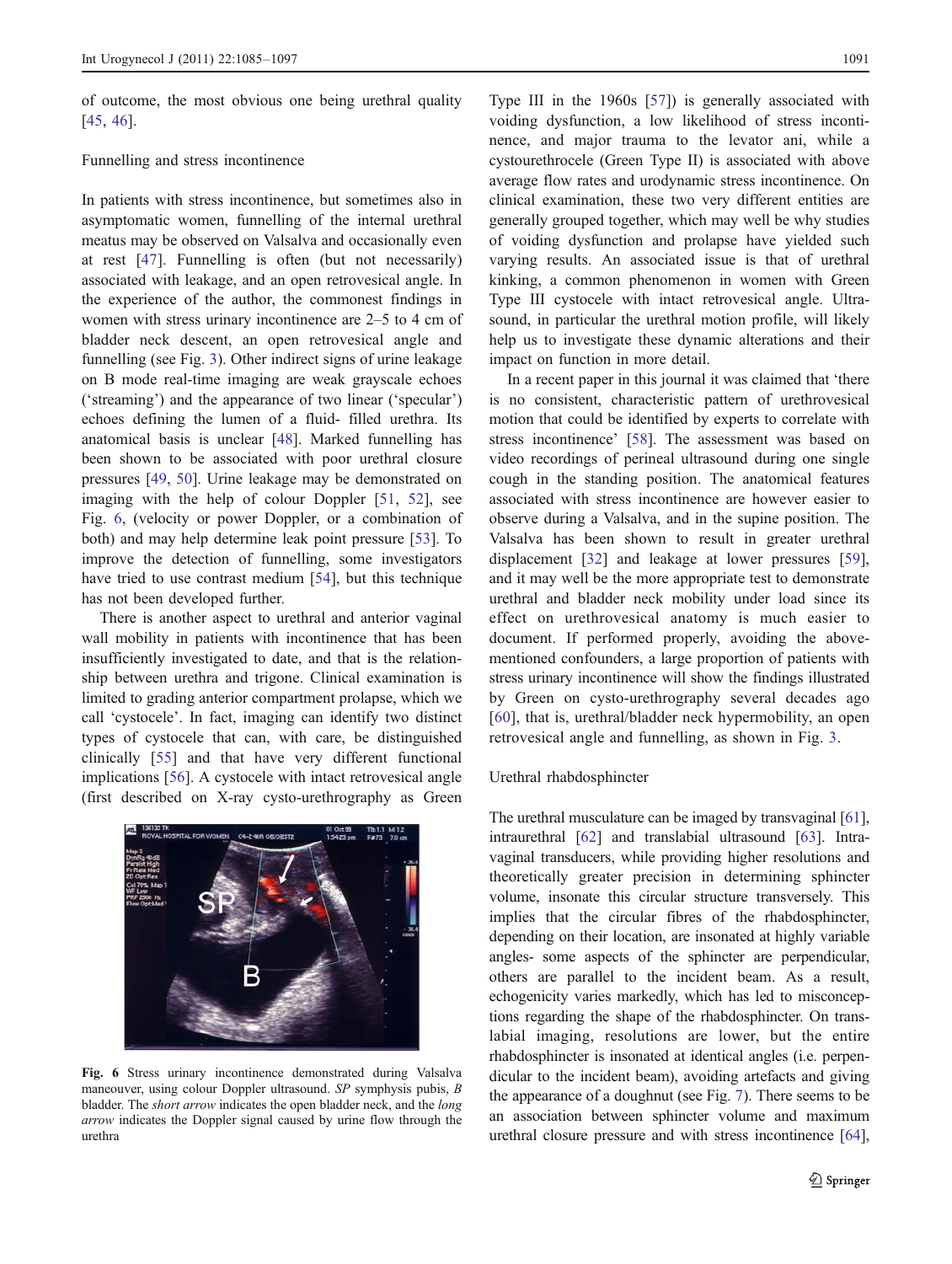<span id="page-7-0"></span>

Fig. 7 The urethral rhabdosphincter as imaged in the midsagittal (a) and axial plane (b). In the midsagittal plane, the rhabdosphincter is visible as an iso-to hyperechoic zone ventral (left) and dorsal (right) of the hypoechoic longitudinal smooth muscle and mucosa of the urethra, in the axial plane it is shown as a closed doughnut-like circular hyperechogenic structure surrounding the hypoechoic longitudinal smooth muscle and mucosa

and maybe even with surgical outcomes [[65](#page-11-0)]. Interestingly, increased rhabdosphincter thickness has recently been demonstrated after duloxetine treatment [\[66\]](#page-11-0).

Translabial ultrasound is highly useful in the diagnosis of paraurethral abnormalities. Occasionally a "cystocele" will turn out to be due to a urethral diverticulum (see Fig. 8), a Gartner duct cyst or an anterior enterocele, all rather likely to be missed on clinical examination. Exclusion of a urethral diverticulum is a frequently forgotten benefit of pelvic floor ultrasound [\[68\]](#page-12-0). The literature seems to largely ignore this fact, as it is commonly assumed that MR is the diagnostic method of choice [\[69](#page-12-0)]. One would hope that at some stage

our colleagues come to realize that multiplanar translabial imaging is not just simpler and cheaper, but that it provides superior spatial resolution of paraurethral abnormalities.

Effects of prolapse on urethral function

Prolapse can affect urinary continence in various ways, and ultrasound will demonstrate such effects better than any other modality. The issue of cystocele and urethral kinking has already been mentioned, but prolapse in other compartments may also matter for continence. In fact, the greatest effect of prolapse on voiding may not be due to cystocele but to enterocele [\[70\]](#page-12-0), which may be explained by more immediate and direct transmission of intra-abdominal pressures onto the urethra in women with enterocele. Either way, translabial ultrasound easily demonstrates uterine prolapse, enterocele and rectocele, all of which can compress the urethra and mask stress incontinence. A special case is the incarcerated, retroverted fibroid uterus, with distortion/compression of the bladder neck by the cervix.

It is generally assumed that levator function and morphology is important for continence, and the effectiveness of pelvic floor muscle exercises in incontinent women seems to support this concept. Put another way, it is generally assumed that stress incontinent women suffer from some abnormality of levator ani structure and/or function. While this may be true for functional aspects such as reflex activity [\[71\]](#page-12-0), it is doubtful as to whether



Fig. 8 Urethral diverticulum as seen on 3D translabial ultrasound, The extent of the diverticulum is clearly apparent, both in sectional planes  $(a-c)$  and in the rendered volume (d). Adapted from: ref. [[67\]](#page-12-0), with permission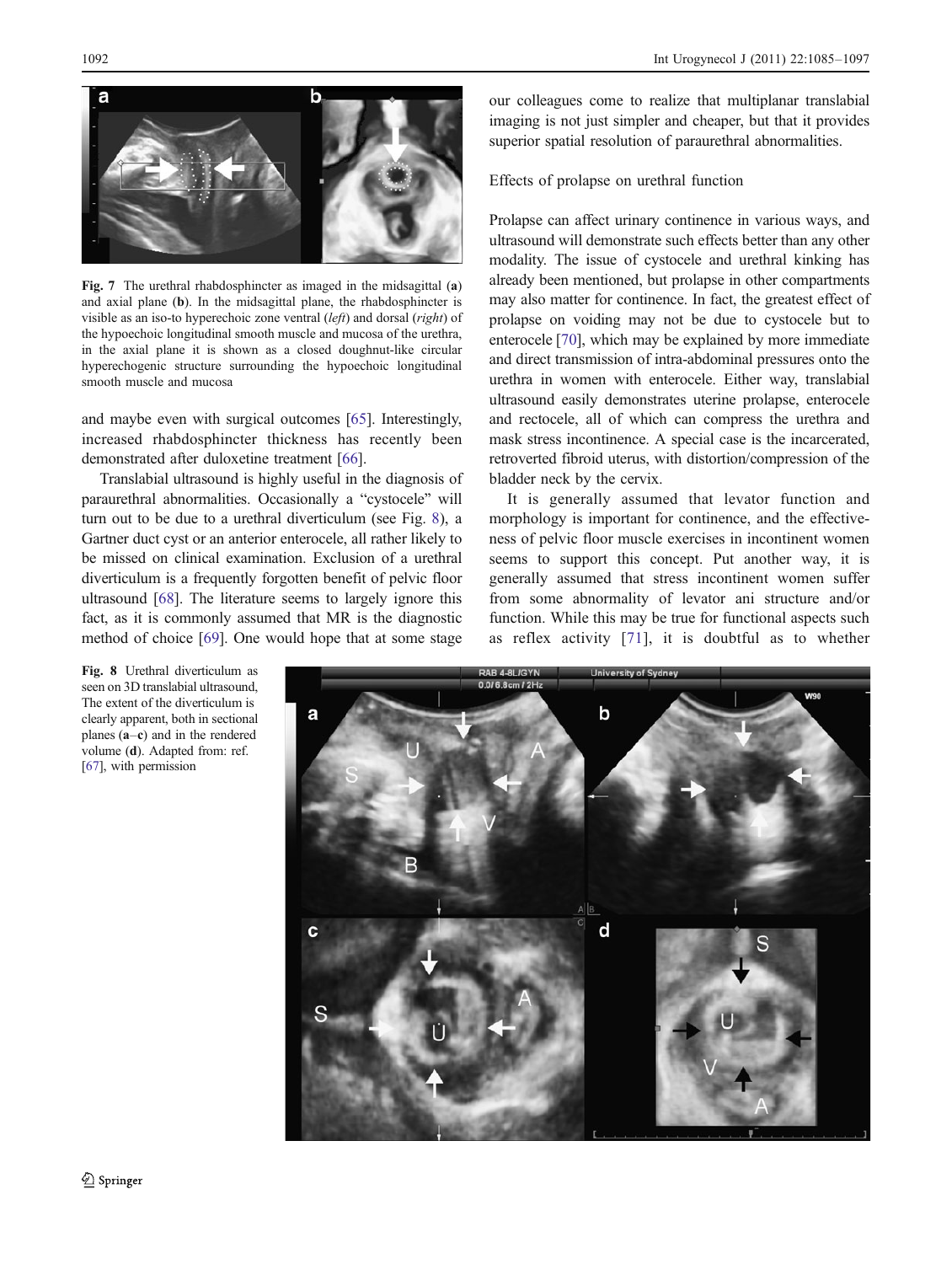<span id="page-8-0"></span>

Fig. 9 A transobturator sling as imaged in the midsagittal plane (left) and in an axial rendered volume (right). Adapted from: [\[6](#page-10-0)], with permission

morphological abnormalities of the levator ani are associated with urinary continence. Over the last 5 years, translabial ultrasound has confirmed 60-year-old clinical data [\[72](#page-12-0)] and MRI studies [[73\]](#page-12-0) showing that major tears of the levator ani, in particular of the puborectalis muscle, are common in vaginally parous women [\[74](#page-12-0)–[76](#page-12-0)]. However, it seems that levator trauma is not a risk factor for stress urinary incontinence [[77\]](#page-12-0), and that it has little, if any, effect on urethral mobility [[43\]](#page-11-0). The effect of such trauma on the success of conservative treatment with PFM exercises remains to be elucidated.

## Postoperative imaging

Translabial ultrasound has been used in the evaluation of postoperative findings after anti- incontinence surgery for over two decades [\[78](#page-12-0)–[81](#page-12-0)]. Findings after anterior colporrhaphy are very variable, depending on suture placement, but Burch and Marshall Marchetti colposuspensions usually produce typical postoperative findings, with bladder neck immobilisation, a varying degree of anteriorisation, and a 'colposuspension ridge' under the trigone [[82](#page-12-0)–[84\]](#page-12-0). Fascial slings frequently also cause such a ridge, and bladder neck immobilisation

may be even more pronounced than after colposuspension. Over-elevation seen on ultrasound may be a marker for postoperative voiding dysfunction and symptoms of the overactive bladder [[85\]](#page-12-0). Laparoscopic colposuspensions cause a similar, if often less pronounced, distortion of the bladder neck [[86](#page-12-0)], and urethropexies are distinct in that they elevate the internal urethral meatus rather than the trigone [\[87\]](#page-12-0). All those procedures, with rare exceptions, produce sonographic appearances that are highly unphysiological.

Pelvic floor ultrasound has become even more useful with the advent of modern suburethral slings. These synthetic implants, usually of wide-weave polypropylene mesh, are highly echogenic and easily identified in the anterior vaginal wall. There is no doubt as to which imaging method is most appropriate, since those implants cannot be seen with plain X-ray, CT or MR [\[88](#page-12-0)–[90\]](#page-12-0). These new procedures, the first of which was the tension- free vaginal tape or TVT [[91\]](#page-12-0), are highly successful in most hands. Such slings have been assessed by vaginal and translabial ultrasound for the last 10 years [\[92](#page-12-0)–[95](#page-12-0)], and sonography has been shown to be of great utility for research and clinical practice. The therapeutic effect of suburethral slings, i.e. dynamic compression at times of increased intra-abdominal pressure, is easily observed on real-time ultrasound [[44\]](#page-11-0), and initial concerns about sling migration or shrinkage/ contraction have been allayed [[96\]](#page-12-0). However, at times such tapes may result in substantial complications, the diagnosis and management of which is greatly helped by imaging. Ultrasound can confirm the presence of such a sling (see Fig. 9) or detect one in women who are not aware of the type of previous surgery, distinguish between transobturator and transretzius slings [\[97](#page-12-0)], compare the results of different insertion techniques [\[98](#page-12-0)] and even allow an educated guess regarding the exact type and material of the sling [\[99](#page-12-0)].



Fig. 10 A TVT that has perforated the urethra as imaged in the midsagittal plane (left) and in an axial rendered volume (right), indicated by arrow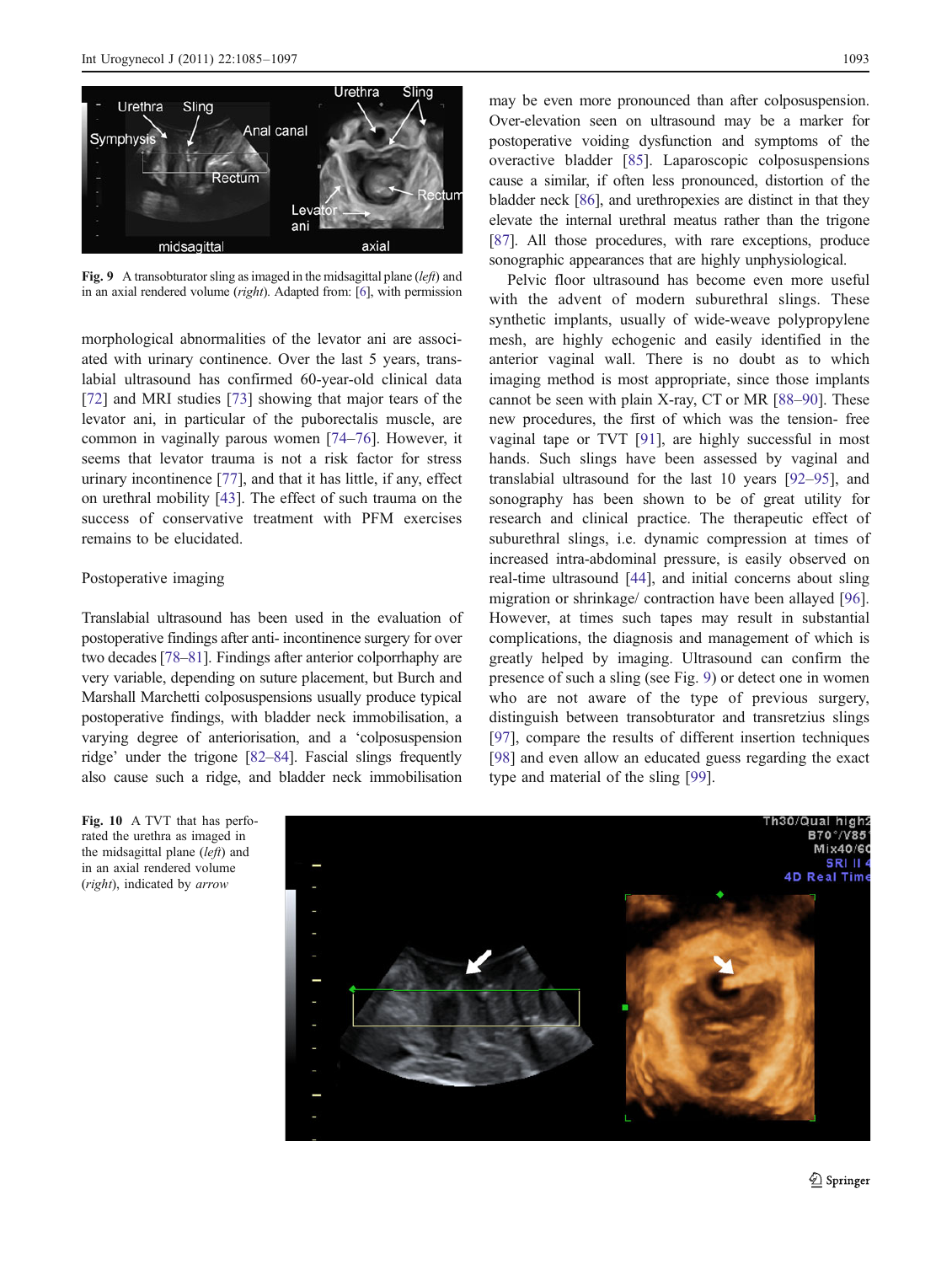

Fig. 11 Parameters of tape 'tightness'. The most useful such parameter seems to be the gap between the posterior symphyseal margin and the sling on Valsalva ('tape gap'). Tape gaps of less than

7 mm are very likely to be obstructive, and those over 15 mm are much less likely to provide sufficient dynamic compression, leaving the patient stress incontinent

It is easy to confirm whether the sling is placed at the conventional mid-urethral level, although tape location along the urethra may not be as important as sometimes assumed [\[100,](#page-12-0) [101](#page-12-0)]. Location relative to the rhabdosphincter may matter more, especially in the long run. Perforation/erosion or near-perforation/erosion are readily apparent [[102\]](#page-12-0) (see Fig. [10\)](#page-8-0). In addition, the functional impact of a suburethral sling can be assessed on Valsalva manoeuvre. The appearance of the sling (straight line, angled line or c-shape) can be quantified with the 'tape angle' [\[103\]](#page-12-0) and will suggest the degree of tension. The gap between sling and symphysis pubis on Valsalva seems to be a highly reproducible and valid parameter of sling 'tightness' [\[103\]](#page-12-0), see Fig. 11. A tight cshaped appearance at rest and a tape gap of less than 7 mm on Valsalva makes functional obstruction very likely and suggests that tape division would be beneficial in a patient with worsened symptoms of bladder irritability or clinically significant voiding dysfunction. On the other hand, a wide tape gap and a sling that remains a straight line on Valsalva suggests insufficient tension, or a failure of sling anchoring.

Fig. 12 Successful tape division in patient with obstructed voiding after TVT. The tape is invisible in the midsagittal plane (a). In the coronal (b) and axial (c) planes and in the rendered volume (d), the cut ends of the tape are clearly evident (arrows), with a gap between the cut ends of about 5–7 mm at rest. Adapted from: ref. [\[3\]](#page-10-0), with permission

Many women would have been spared the suboptimal outcomes of several recently developed minislings if manufacturers had used ultrasound outcome measures of sling tension and anchoring in their pre-marketing clinical studies.

Finally, ultrasound is useful for confirming the success of sling division, especially if there are persistent symptoms. It is not always easy to divide a suburethral sling, and sometimes we fail in such an endeavour. Successful sling division results in a clear separation of the two halves of the implant (see Fig. 12), and the resulting gap is seen to widen on Valsalva, usually to at least 5–7 mm.

# Conclusions

So, what's 'in it' for the pelvic reconstructive surgeon when it comes to using imaging in the incontinent patient? Firstly, one will be able to document the typical anatomical findings of stress urinary incontinence and exclude a high residual urine or unexpected incidental pathology such as a urethral

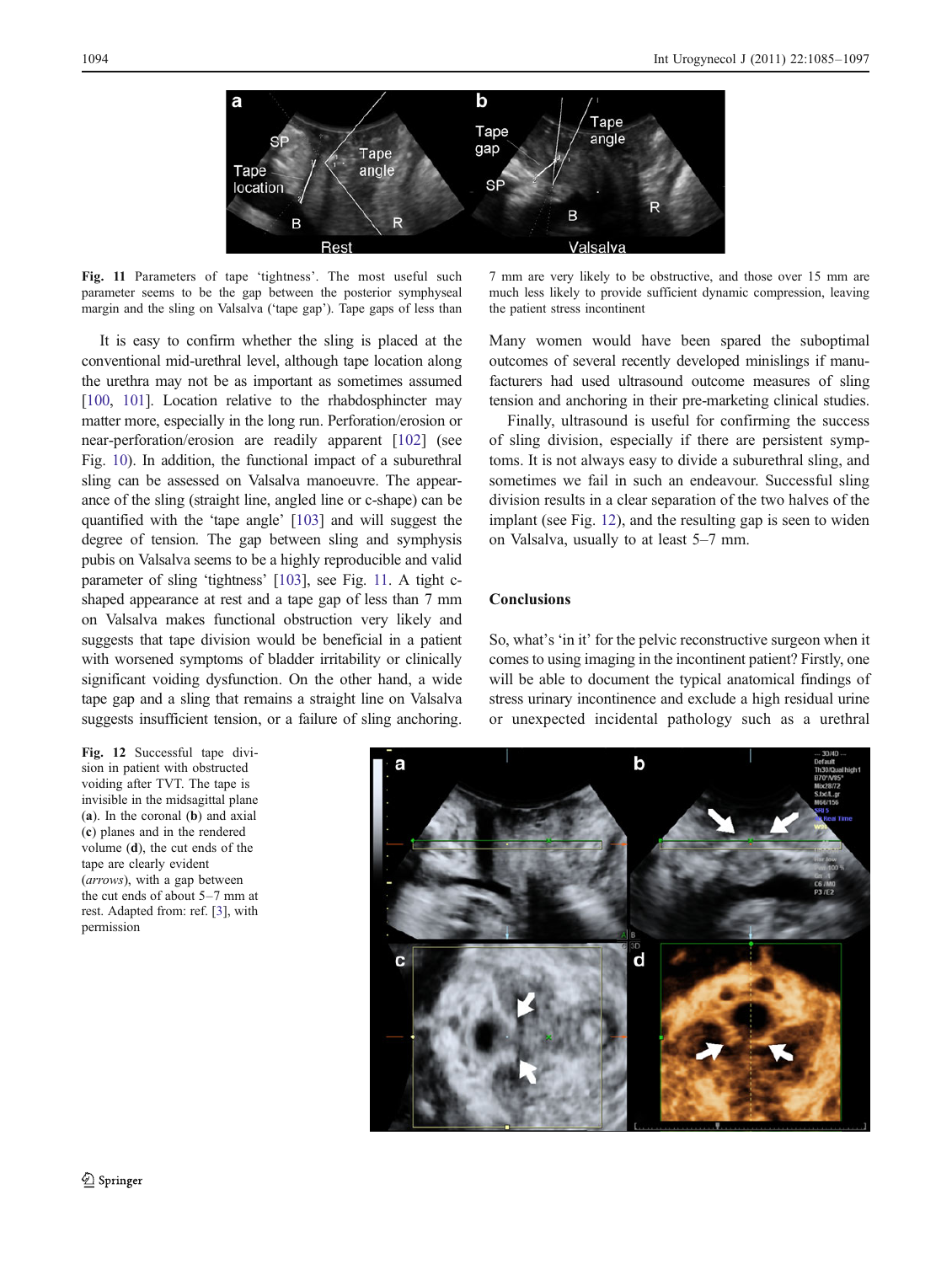<span id="page-10-0"></span>diverticulum. Occasionally one will identify evidence of previous surgery not recalled by the patient, e.g. a colposuspension or a synthetic sling. Hopefully, this will result in the avoidance (or at least optimised management) of intra- and postoperative complications. At the same time one will probably want to teach the patient how to contract her pelvic floor and provide visual biofeedback. In addition, there are potential benefits in identifying (frequently coexisting) prolapse, although the utility of distinguishing an enterocele from a true rectocele or a rectal intussusception will largely depend on the surgeon's operative approach. More importantly, imaging will allow simplified postoperative clinical audit, helping with the management of complications and operative failure. If a sling looks to be unusually loose, dividing it is unlikely to do any good and if some new implant looks excessively mobile — then implant anchoring is likely to be insufficiently secure. As we are constantly exposed to new surgical methods and devices, imaging may be useful in shortening learning curves and can help in distinguishing industry hype from reality.

From the above discussion, it should be clear that ultrasound can be of great utility to the pelvic reconstructive surgeon. This is now quite obvious, considering the increasing prevalence of suburethral slings and intravaginal mesh implants, and the rediscovery of pelvic floor trauma as a major etiological factor in pelvic floor dysfunction. A full clinical assessment in urogynecology ideally should include imaging, especially in complicated and recurrent cases. Ultrasound and magnetic resonance imaging already have a substantial impact on clinical research and audit, as evidenced by the current literature. Imaging techniques will very likely help us to further elucidate the etiology and pathophysiology of pelvic floor dysfunction, help assess the outcomes of conservative and surgical treatment, and assist in the development of entirely new therapeutic concepts.

As was the case for urodynamic testing from the 1980s onwards, there currently is a substantial unmet need for training and teaching in urogynecological imaging. This is particularly true for ultrasound, given that it has much greater clinical utility compared with MR. It will depend largely on the provision of training and teaching resources as to when imaging will become an obvious, indispensable part of everyday clinical practice. However, I have no doubt that it is just a question of time.

Conflicts of interest The author has, within the last ten years, been consulted for AMS, CCS and Materna Inc., and has received equipment loans from Bruel&Kjaer, Toshiba and GE Medical. the recipient of speaker's fees from GE Medical and Astellas, has

#### References

1. Kohorn EI, Scioscia AL, Jeanty P, Hobbins JC (1986) Ultrasound cystourethrography by perineal scanning for the assessment of female stress urinary incontinence. Obstet Gynecol 68(2):269–272

- 2. Grischke EM, Dietz HP, Jeanty P, Schmidt W (1986) A new study method: the perineal scan in obstetrics and gynecology. Ultraschall Med 7(4):154–161
- 3. Dietz HP (2010) Pelvic floor ultrasound: a review. Am J Obstet Gynecol 202:321–334
- 4. Quinn MJ, Beynon J, Mortensen NJ, Smith PJ (1988) Transvaginal endosonography: a new method to study the anatomy of the lower urinary tract in urinary stress incontinence. Br J Urol 62(5):414–418
- 5. Schaer GN, Koelbl H, Voigt R et al (1996) Recommendations of the German Association of Urogynecology on functional sonography of the lower female urinary tract. Int Urogynecol J Pelvic Floor Dysfunct 7(2):105–108
- 6. Dietz HP (2010) Pelvic floor ultrasound. In: Fleischer AC et al (eds) Sonography in obstetrics and gynecology: principles and practice, 7th edn. Mc-Graw Hill, New York
- 7. Oerno A, Dietz H (2007) Levator co-activation is a significant confounder of pelvic organ descent on Valsalva maneuver. Ultrasound Obstet Gynecol 30:346–350
- 8. Dietz HP, Wilson PD (1999) The influence of bladder volume on the position and mobility of the urethrovesical junction. Int Urogynecol J Pelvic Floor Dysfunct 10(1):3–6
- 9. Orejuela F, Shek K, Dietz H (2010) The time factor in the assessment of prolapse and levator ballooning. Int Urogynecol J Pelvic Floor Dysfunct 21(S1):S365–S367
- 10. Wilson PD, Hay Smith EJ, Nygaard IE et al (2005) Adult conservative management. In: Abrams P, Cardozo L, Khoury S, Wein A (eds) Incontinence: Third International Consultation on Incontinence. Health Publications Ltd, Paris, pp 855–964
- 11. Thompson JA, O'Sullivan PB, Briffa K, Neumann P, Court S (2005) Assessment of pelvic floor movement using transabdominal and transperineal ultrasound. Int Urogynecol J Pelvic Floor Dysfunct 16(4):285–292
- 12. Wijma J, Tinga DJ, Visser GH (1991) Perineal ultrasonography in women with stress incontinence and controls: the role of the pelvic floor muscles. Gynecol Obstet Investig 32(3):176–179
- 13. Peschers UM, Schaer GN, DeLancey JO, Schuessler B (1997) Levator ani function before and after childbirth. Br J Obstet Gynaecol 104(9):1004–1008
- 14. Dietz H (2004) Levator function before and after childbirth. Aust NZ J Obstet Gynaecol 44(1):19–23
- 15. Dietz HP, Wilson PD, Clarke B (2001) The use of perineal ultrasound to quantify levator activity and teach pelvic floor muscle exercises. Int Urogynecol J Pelvic Floor Dysfunct 12(3):166–168
- 16. Yang S, Huang W, Yang S, Yang E, Yang J (2009) Validation of new ultrasound parameters for quantifying pelvic floor muscle contraction. Ultrasound Obstet Gynecol 33(4):465–471
- 17. Miller JM, Perucchini D, Carchidi LT, DeLancey JO, Ashton-Miller J (2001) Pelvic floor muscle contraction during a cough and decreased vesical neck mobility. Obstet Gynecol 97(2):255–260
- 18. Dietz HP, Jarvis SK, Vancaillie TG (2002) The assessment of levator muscle strength: a validation of three ultrasound techniques. Int Urogynecol J Pelvic Floor Dysfunct 13(3):156–159
- 19. Koelbl H, Bernaschek G, Wolf G (1988) A comparative study of perineal ultrasound scanning and urethrocystography in patients with genuine stress incontinence. Arch Gynecol Obstet 244(1):39–45
- 20. Schaer GN, Koechli OR, Schuessler B, Haller U (1995) Perineal ultrasound for evaluating the bladder neck in urinary stress incontinence. Obstet Gynecol 85(2):220–224
- 21. Dietz HP, Wilson PD (1998) Anatomical assessment of the bladder outlet and proximal urethra using ultrasound and videocystourethrography. Int Urogynecol J Pelvic Floor Dysfunct 9(6):365–369
- 22. Velez D, Shek KL, Martin A, Dietz HP (2011) Determination of residual urine volume by translabial ultrasound. Int Urogynecol J Pelvic Floor Dysfunct (in press)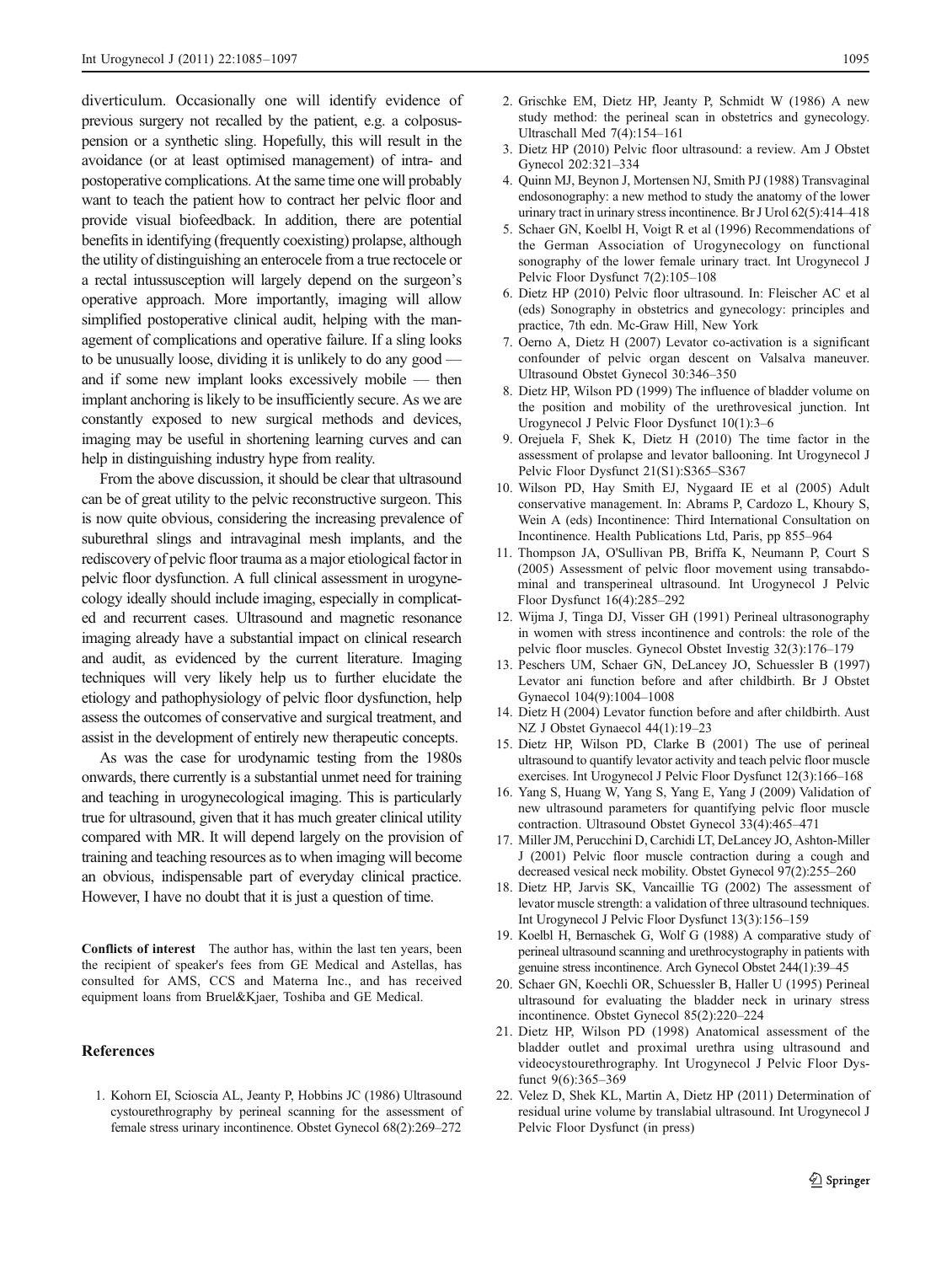- <span id="page-11-0"></span>23. Yang JM, Huang WC (2003) Bladder wall thickness on ultrasonographic cystourethrography: affecting factors and their implications. J Ultrasound Med 22(8):777–782
- 24. Lekskulchai O, Dietz H (2008) Detrusor wall thickness as a test for detrusor overactivity in women. Ultrasound Obstet Gynecol 32:535–539
- 25. Robinson D, Anders K, Cardozo L, Bidmead J, Toozs-Hobson P, Khullar V (2002) Can ultrasound replace ambulatory urodynamics when investigating women with irritative urinary symptoms? Br J Obstet Gynaecol 109(2):145–148
- 26. Robinson D, Khullar V, Cardozo L (2005) Can bladder wall thickness predict postoperative detrusor overactivity? Int Urogynecol J Pelvic Floor Dysfunct 16(S2):S106
- 27. Schaer GN, Koechli OR, Schuessler B, Haller U (1996) Perineal ultrasound: determination of reliable examination procedures. Ultrasound Obstet Gynecol 7(5):347–352
- 28. Martan A, Masata J, Halaska M, Voigt R (2001) Ultrasound imaging of the lower urinary system in women after Burch colposuspension. Ultrasound Obstet Gynecol 17(1):58–64
- 29. Dietz H, Eldridge A, Grace M, Clarke B (2004) Pelvic organ descent in young nulliparous women. Am J Obstet Gynecol 191:95–99
- 30. Dietz H (2004) Ultrasound imaging of the pelvic floor: part 1: 2D aspects. Ultrasound Obstet Gynecol 23:80–92
- 31. Brandt FT, Albuquerque CD, Lorenzato FR, Amaral FJ (2000) Perineal assessment of urethrovesical junction mobility in young continent females. Int Urogynecol J Pelvic Floor Dysfunct 11  $(1):18-22$
- 32. Peschers UM, Fanger G, Schaer GN, Vodusek DB, DeLancey JO, Schuessler B (2001) Bladder neck mobility in continent nulliparous women. Br J Obstet Gynecol 108(3):320–324
- 33. Peschers U, Schaer G, Anthuber C, DeLancey JO, Schuessler B (1996) Changes in vesical neck mobility following vaginal delivery. Obstet Gynecol 88(6):1001–1006
- 34. Dietz HP, Bennett MJ (2003) The effect of childbirth on pelvic organ mobility. Obstet Gynecol 102(2):223–228
- 35. Dietz HP, Clarke B, Vancaillie TG (2002) Vaginal childbirth and bladder neck mobility. Aust NZ J Obstet Gyneacol 42(5):522–525
- 36. King JK, Freeman RM (1998) Is antenatal bladder neck mobility a risk factor for postpartum stress incontinence? Br J Obstet Gynaecol 105(12):1300–1307
- 37. Jundt K, Scheer I, Schiessl B, Karl K, Friese K, Peschers U (2010) Incontinence, bladder neck mobility, and sphincter ruptures in primiparous women. Eur J Med Res 15(6):246–252
- 38. Dietz HP, Clarke B, Herbison P (2002) Bladder neck mobility and urethral closure pressure as predictors of genuine stress incontinence. Int Urogynecol J Pelvic Floor Dysfunct 13 (5):289–293
- 39. Pirpiris A, Shek K, Dietz H (2010) Urethral mobility and urinary incontinence. Ultrasound Obstet Gynecol 36(4):507–511
- 40. Shek KL, Dietz HP (2008) The urethral motion profile: a novel method to evaluate urethral support and mobility. Aust NZ J Obstet Gynaecol 48:337–342
- 41. Shek K, Kay P, Chantarasorn V, Dietz H (2010) The urethral motion profile before and after Monarc suburethral sling placement. J Urol 183:1450–1454
- 42. Shek K, Chantarasorn V, Dietz H (2010) The effect of childbirth on urethral mobility. J Urol 184(2):629–634
- 43. Shek K, Pirpiris A, Dietz H (2010) Does levator avulsion increase urethral mobility? Eur J Obstet Gynecol Reprod Biol 153(2):215–219
- 44. Dietz H, Wilson P (2004) The Iris effect: how 2D and 3D volume ultrasound can help us understand anti-incontinence procedures. Ultrasound Obstet Gynecol 22:999
- 45. Guerette N, Bena J, Davila G (2008) Transobturator slings for stress incontinence: using urodynamic parameters to predict outcomes. Int Urogynecol J Pelvic Floor Dysfunct 19(1):97–102
- 46. Chantarasorn V, Shek K, Dietz H (2009) Predictors of failure after Monarc suburethral sling. Int Urogynecol J Pelvic Floor Dysfunct J 20(S3):S332–S333
- 47. Huang WC, Yang JM (2003) Bladder neck funneling on ultrasound cystourethrography in primary stress urinary incontinence: a sign associated with urethral hypermobility and intrinsic sphincter deficiency. Urol 61(5):936–941
- 48. Tunn R, Goldammer K, Gauruder-Burmester A, Wildt B, Beyersdorff D (2005) Pathogenesis of urethral funneling in women with stress urinary incontinence assessed by introital ultrasound. Ultrasound Obstet Gynecol 26(3):287–292
- 49. Masata J, Martan A, Halaska M, Otcenasek M, Voigt R (1999) Ultrasound imaging of urethral funneling. Int Urogynecol J Pelvic Floor Dysfunct 10(S1):S62
- 50. Dietz HP, Clarke B (1998) The urethral pressure profile and ultrasound parameters of bladder neck mobility. Neurourol Urodyn 17(4):374–375
- 51. Dietz HP, McKnoulty L, Clarke B (1999) Translabial color Doppler for imaging in urogynecology: a preliminary report. Ultrasound Obstet Gynecol 14:144–147
- 52. Dietz HP, Clarke B (2001) Translabial color Doppler urodynamics. Int Urogynecol J Pelvic Floor Dysfunct 12(5):304–307
- 53. Masata J, Martan A, Halaska M, Kasikova E, Otcenasek M, Voigt R (2001) Detection of Valsalva leak point pressure with colour Doppler—new method for routine use. Neurourol Urodyn 20(4):494–496
- 54. Schaer GN, Koechli OR, Schuessler B, Haller U (1996) Usefulness of ultrasound contrast medium in perineal sonography for visualization of bladder neck funneling—first observations. Urol 47(3):452–453
- 55. Chantarasorn V, Shek K, Dietz H (2010) Diagnosis of Cystocele type by POP-Q and pelvic floor ultrasound. ICS/ IUGA Joint Scientific Meeting, Toronto
- 56. Eisenberg V, Chantarasorn V, Shek K, Dietz H (2010) Does levator ani injury affect cystocele type? Ultrasound Obstet Gynecol. doi:[10.1002/uog.7712](http://dx.doi.org/10.1002/uog.7712)
- 57. Greenwald SW, Thornbury JR, Dunn LJ (1967) Cystourethrography as a diagnostic aid in stress incontinence. Obstet Gynecol 29(3):324–327
- 58. Lewicky-Gaupp C, Blaivas JG, Clark A et al (2009) The cough game: are there characteristic urethtrovesical movement patterns associated with stress incontinence? Int Urogynecol J Pelvic Floor Dysfunct 20(2):171–175
- 59. Peschers UM, Jundt K, Dimpfl T (2000) Differences between cough and Valsalva leak-point pressure in stress incontinent women. Neurourol Urodyn 19(6):677–681
- 60. Green TH Jr (1978) Static cystourethrograms in stress urinary incontinence. Am J Obstet Gynecol 132(2):228–232
- 61. Khullar V, Salvatore S, Cardozo LD (1994) Three dimensional ultrasound of the urethra and urethral pressure profiles. Int Urogynecol J Pelvic Floor Dysfunct 5(S1):319
- 62. Schaer GN, Schmid T, Peschers U, Delancey JO (1998) Intraurethral ultrasound correlated with urethral histology. Obstet Gynecol 91(1):60–64
- 63. Dietz HP, Clarke B (2001) The urethral pressure profile and ultrasound imaging of the lower urinary tract. Int Urogynecol J Pelvic Floor Dysfunct 12(1):38–41
- 64. Athanasiou S, Khullar V, Boos K, Salvatore S, Cardozo L (1999) Imaging the urethral sphincter with three-dimensional ultrasound. Obstet Gynecol 94(2):295–301
- 65. Digesu G, Robinson D, Cardozo L, Khullar V (2009) Threedimensional ultrasound of the urethral sphincter predicts continence surgery outcome. Neurourol Urodyn 28(1):90–94
- 66. Duckett J, Patil A, Aggarwal I (2008) The effect of duloxetine on urethral sphincter morphology. Ultrasound Obstet Gynecol 31 (2):206–209